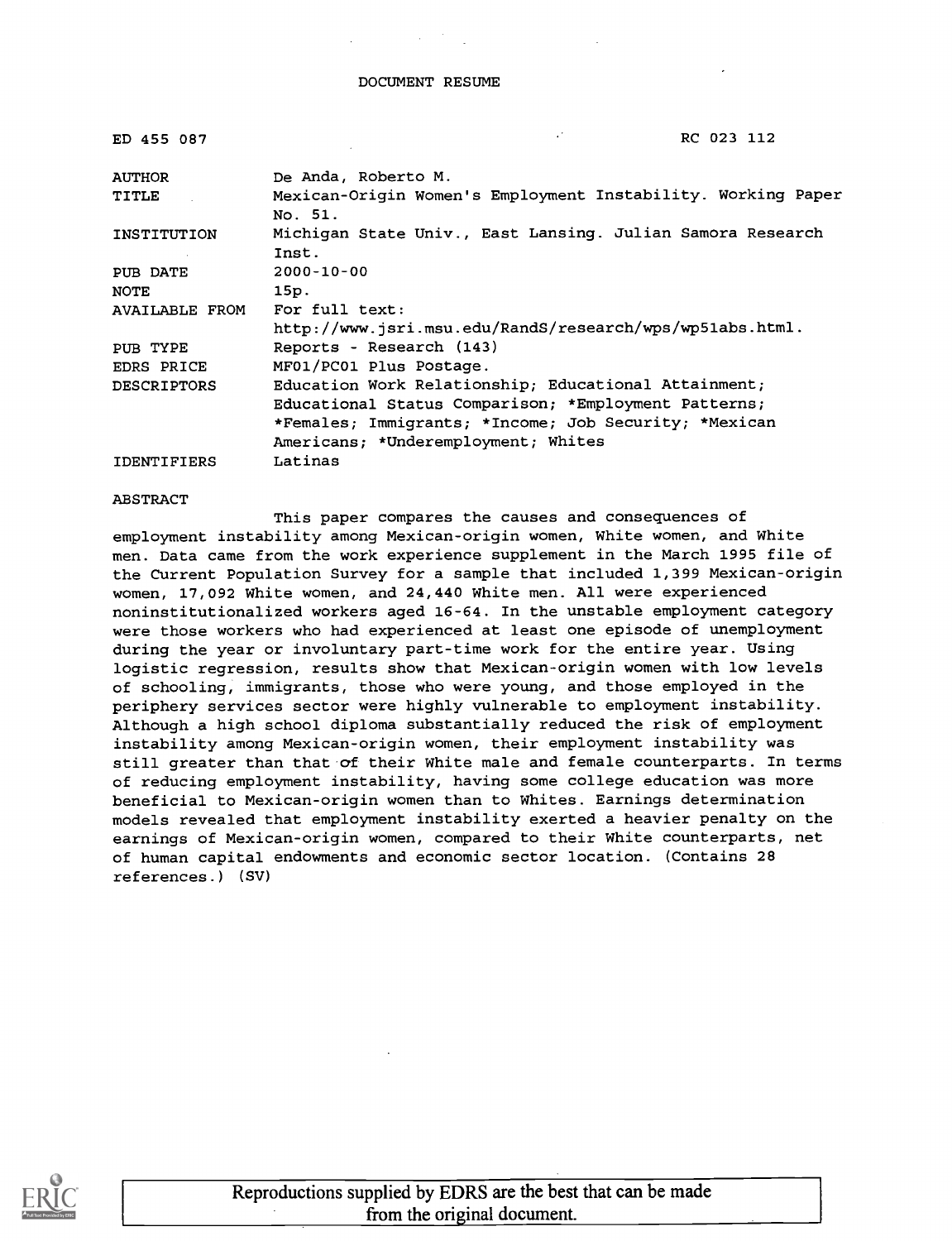# Mexican-Origin Women's Employment Instability

by Roberto M. De Anda University of Illinois, Urbana-Champaign

> Working Paper No. 51 October 2000

U.S. DEPARTMENT OF EDUCATION<br>Office of Educational Research and Improvement EDUZATIONAL RESOURCES INFORMATION

- This document has been reproduced as<br>received from the person or organization<br>originating it.<br>Minor changes have been made to improve<br>reproduction quality.
- 

 $\bullet$ Points of view or opinions stated in this docu-ment do not necessarily represent official OERI position or policy.

"PERMISSION TO REPRODUCE THIS MATERIAL HAS BEEN GRANTED BY

R. <u>Hinojosa</u>

TO THE EDUCATIONAL RESOURCES INFORMATION CENTER (ERIC)."



2

# BEST COPY AVAILABLE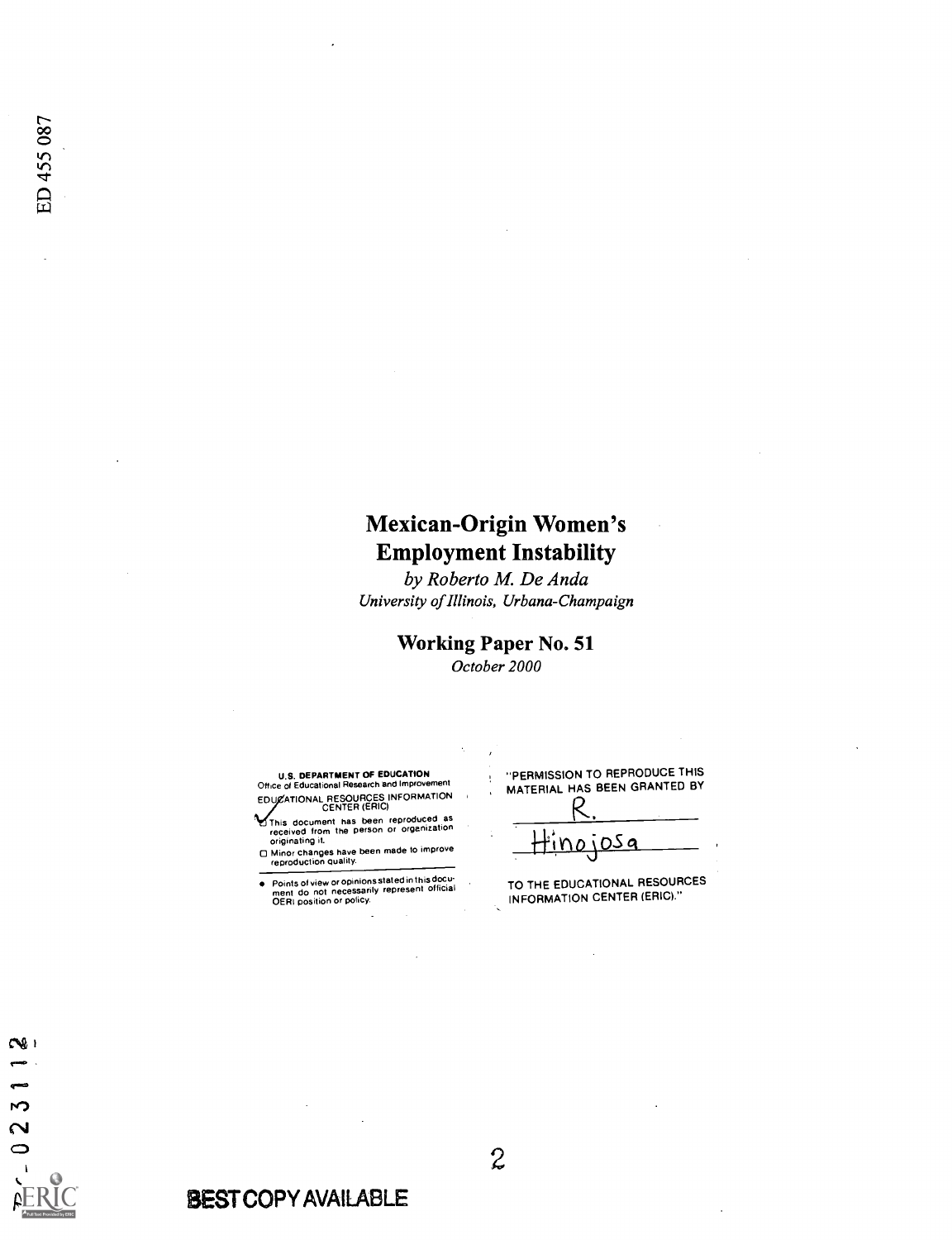

Michigan State University East Lansing, Michigan



Julian Samora Research Institute Dr. René C. Hinojosa, Interim Director Danny Layne, Layout Editor

## SUGGESTED CITATION

De Anda, Roberto M. (Ph.D.) "Mexican-Origin Women's Employment Instability," JSRI Working Paper #51, The Julian Samora Research Institute, Michigan State University, East Lansing, Michigan, 2000.

The Julian Samora Research Institute is committed to the generation, transmission, and application of knowledge to serve the needs of Latino communities in the Midwest. To this end, it has organized a number of publication initiatives to facilitate the timely dissemination of current research and information relevant to Latinos.

- Research Reports: JSRI's flagship publications for scholars who want a quality publication with more detail than  $\bullet$ usually allowed in mainstream journals. These are produced in-house. Research Reports are selected for their significant contribution to the knowledge base of Latinos.
- Working Papers: for scholars who want to share their preliminary findings and obtain feedback from others in Latino  $\bullet$ studies.
- Statistical Briefs/CIFRAS: for the Institute's dissemination of "facts and figures" on Latino issues and conditions. Also  $\bullet$ designed to address policy questions and to highlight important topics.
- $\bullet$ Occasional Papers: for the dissemination of speeches, papers, and practices of value to the Latino community which are not necessarily based on a research project. Examples include historical accounts of people or events, "oral histories," motivational talks, poetry, speeches, technical reports, and related presentations.

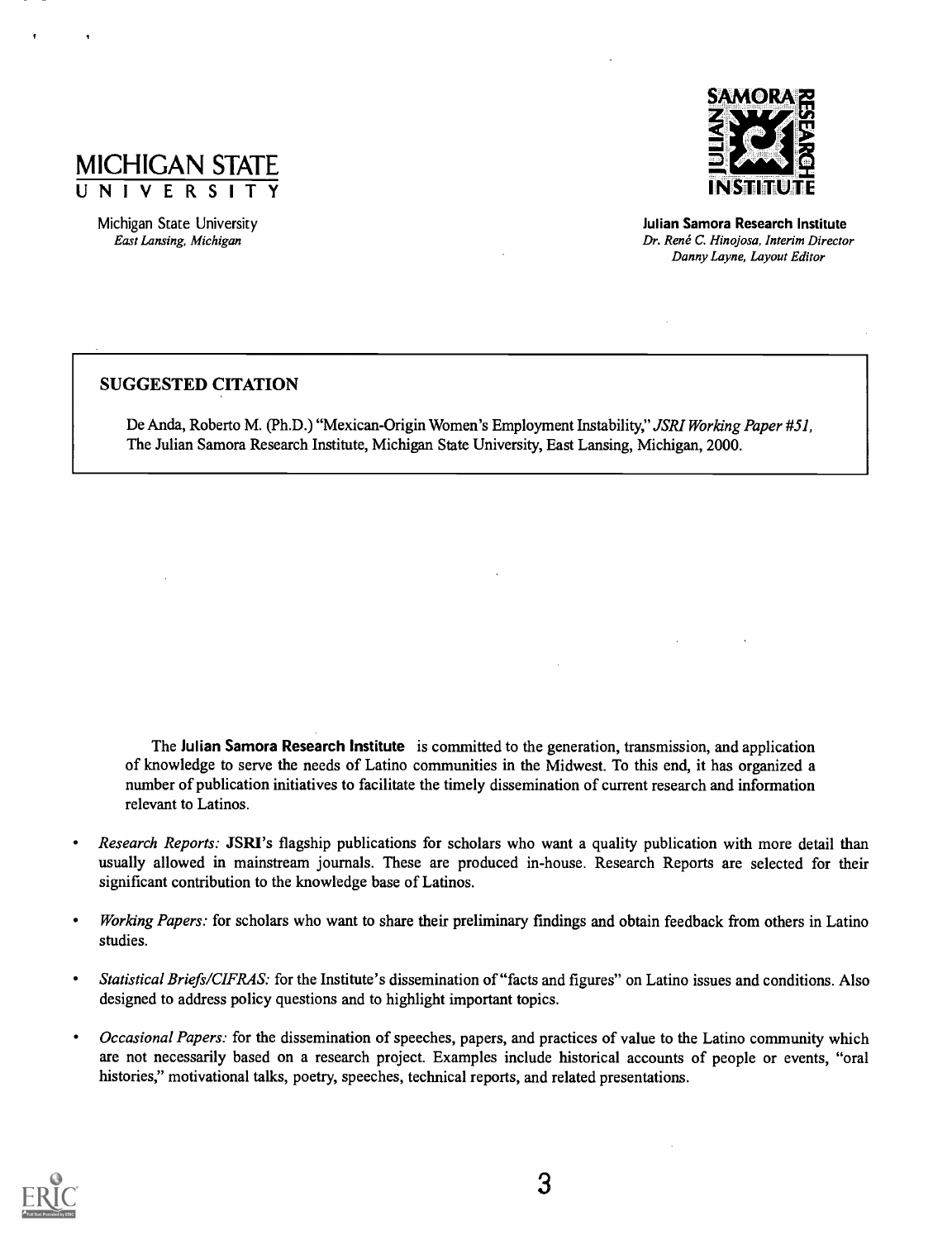# Mexican-Origin Women's Employment Instability

by Roberto M. De Anda University of Illinois, Urbana-Champaign

> Working Paper No. 51 October 2000

#### Abstract:

This study compares the causes and consequences of employment instability among Mexican-origin women, White women, and White men. Data for the analysis comes from the work experience supplement in the March 1995 file of the Current Population Survey (CPS). The supplement documents the respondent's year-long labor force activity. Respondents who had an interruption in employment, or involuntarily worked part-time during the entire year, are said to have experienced employment instability. Using logistic regression, results show that Mexican-origin women with low levels of schooling, immigrants, and those employed in the periphery services sector are highly vulnerable to employment instability. Earnings determination models revealed that employment instability exerts a heavier penalty on Mexican-origin women, compared to their White counterparts, net of human capital endowments and economic sector location.

#### About the Author: Roberto M. De Anda

Roberto De Anda was born in Tijuana, Mexico, but was raised near San Francisco after his family immigrated to the U.S. He received his B.A. in Chicano Studies from the University of California, Berkeley, and did graduate work in both the U.S. and Mexico; he later earned his M.A. and Ph.D. in sociology from the University of Arizona. Dr. De Anda is an Assistant Professor at the University of Illinois, Urbana-Champaign, where he is a co-founder of the university's Latina/Latino Studies Program. He has published articles on underemployment and is currently investigating the influence of literacy skills on labor market outcomes of minority workers.

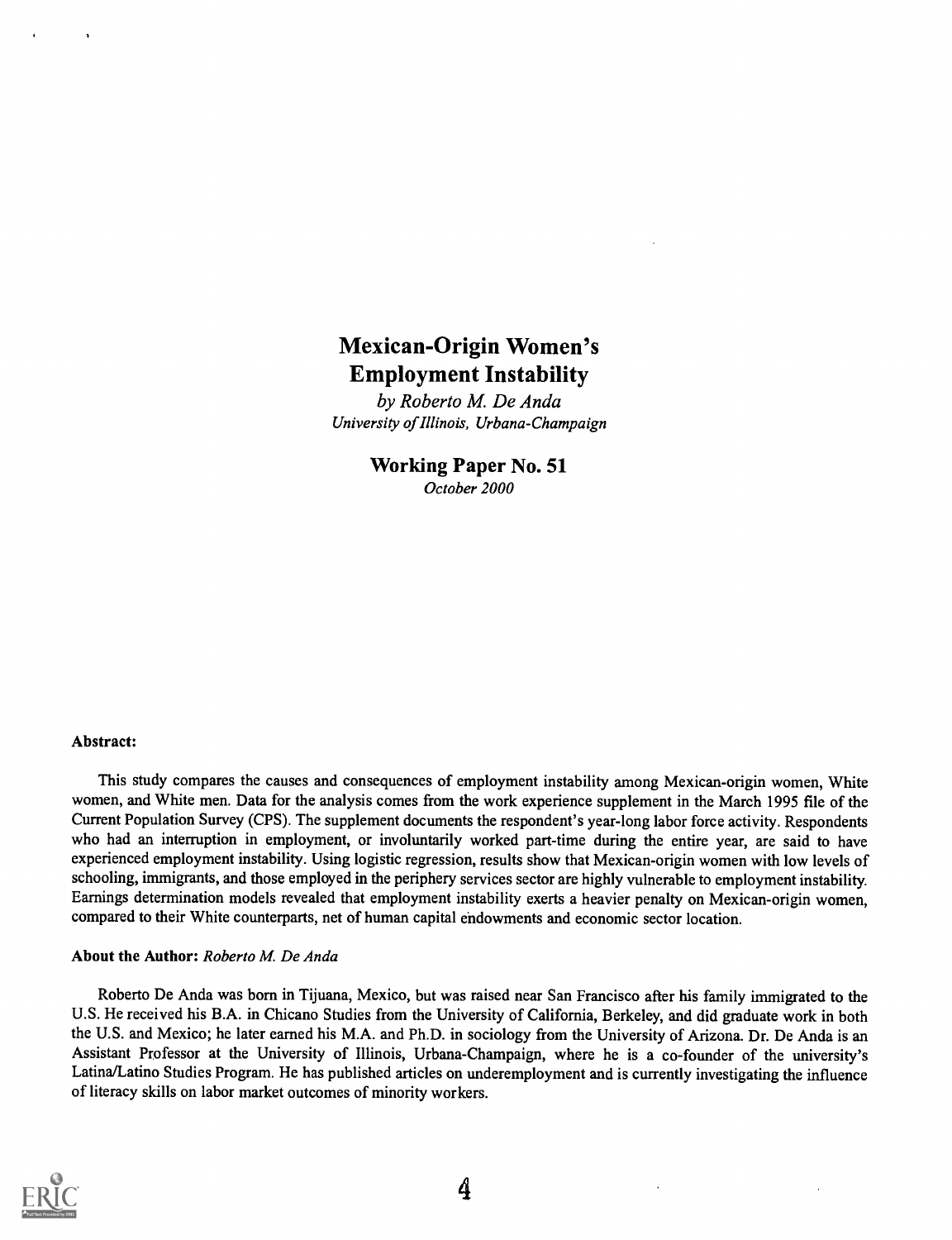# Mexican-Origin Women's Employment Instability

# Table of Contents

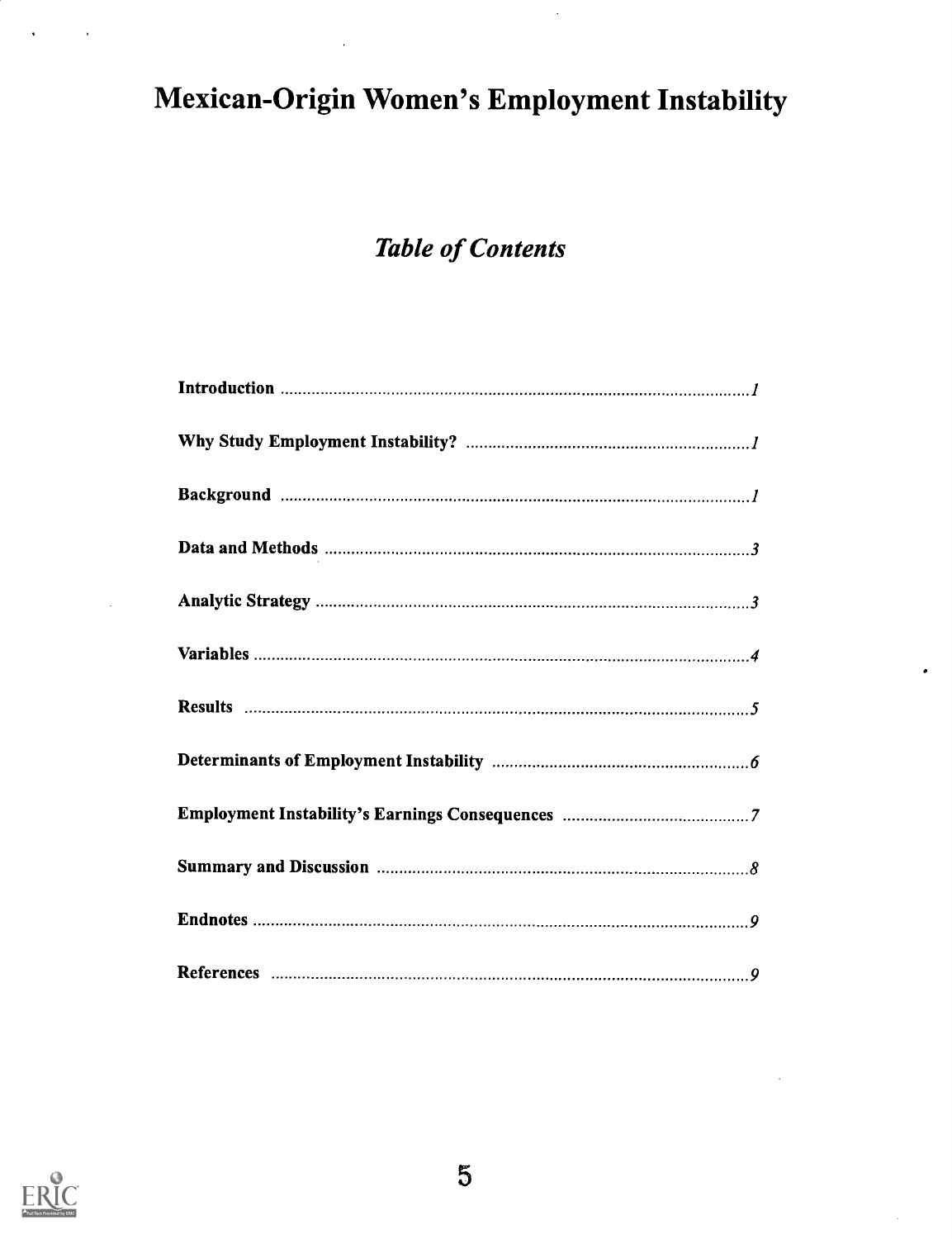# Mexican-Origin Women's Employment Instability

## Introduction

Although the high unemployment rate of Mexicanorigin women is well-known, our understanding of the causes and consequences of persistent unemployment among them is sketchy. The unemployment rate measures the proportion of persons out of work during a given week - a relatively short period of time. Using a longer time horizon, recent studies suggest that persistent joblessness, or employment instability, is more pervasive than previously thought (Clark and Summers, 1979; Clogg, Eliason, and Wahl, 1990; De Anda, 1991), particularly among minority women (De Anda, 1991; Hsueh and Tienda, 1996; Tienda and Stier, 1996). Research also shows that employment instability  $-$  that is, repeated transitions in and out of joblessness  $-$  have deleterious earnings consequences (De Anda 1991, 1998; Hsueh and Tienda, 1995). Building on the work of Clogg and his colleagues (1990), this study compares the causes and earning consequences of employment instability among Mexican-origin women, White women, and White men.

## Why Study Employment Instability?

The study of Mexican-origin women's employment instability is important because of their growing presence in the work force. The Latina labor force is projected to grow from 4.8 million in 1994 to about 6.9 million in 2005. This is an increase of  $43% -$  the greatest increase among all other groups of women or men, excluding Asian and Pacific Islander women (U.S. Department of Labor, 1997).

Studies show that prior work experience is a strong predictor of future labor market outcomes. For example, De Anda (1991), following the approach proposed by Clogg and his colleagues (1990), examined the linkage between prior employment instability and future underemployment among Mexican-origin and White workers. He found that Mexican-origin women who endured employment instability were more prone to experience future underemployment, including joblessness and involuntary part-time work, than their White counterparts. Other studies suggest that persistent employment interruptions may lead to withdrawal from the labor force (e.g., Clark and Summers, 1979).

As Mexican-origin women's work force participation increases, labor-market related earnings become an increasingly important determinant of family economic well-being. With nearly one-fifth of Mexican-origin families headed by women, Mexican families increasingly depend on women's earnings to make ends meet. It is also important to understand the economic contribution of Mexican-origin women, because the high and rising poverty rates of Mexican-origin children (Lichter and Landale, 1995).

The following three questions guide this research:

(1) What is the prevalence of employment instability among Mexican-origin women, White women, and White men?

(2) How do human capital variables (e.g., education), and structural variables (e.g., economic sector location) influence the likelihood of employment instability?

(3) To what extent does employment instability affect annual earnings?

# Background

Previous studies of underemployment measure current labor force status, such as unemployment and involuntary part-time work (De Anda, 1994; Clogg, 1979; Sullivan, 1978; Clogg, Sullivan, and Mutchler, 1986). These studies typically rely on cross-sectional surveys. Although this is an acceptable way to measure labor force status, it captures a relatively short period of time  $-$  namely, the activity during the reference week of the survey (i.e., the week prior to the survey). The analysis of a longer time frame would yield a richer portrait of labor force dynamics. To better understand labor force dynamics, Clogg and colleagues took advantage of data in the work experience supplement contained in the Current Population Survey (CPS). Their approach divides the labor force into two major segments of active workers: those who are "stably employed" and those who are "unstably employed." Stably employed workers have continuous employment, whereas unstably employed workers experience discontinuous employment. De Anda (1991) analyzed the association between underemployment and labor force transitions of Mexican-origin workers. His study provided evidence that employment instability was more pronounced among Mexican-origin workers than White workers. He also found that employment instability was detrimental to annual earnings.



打勝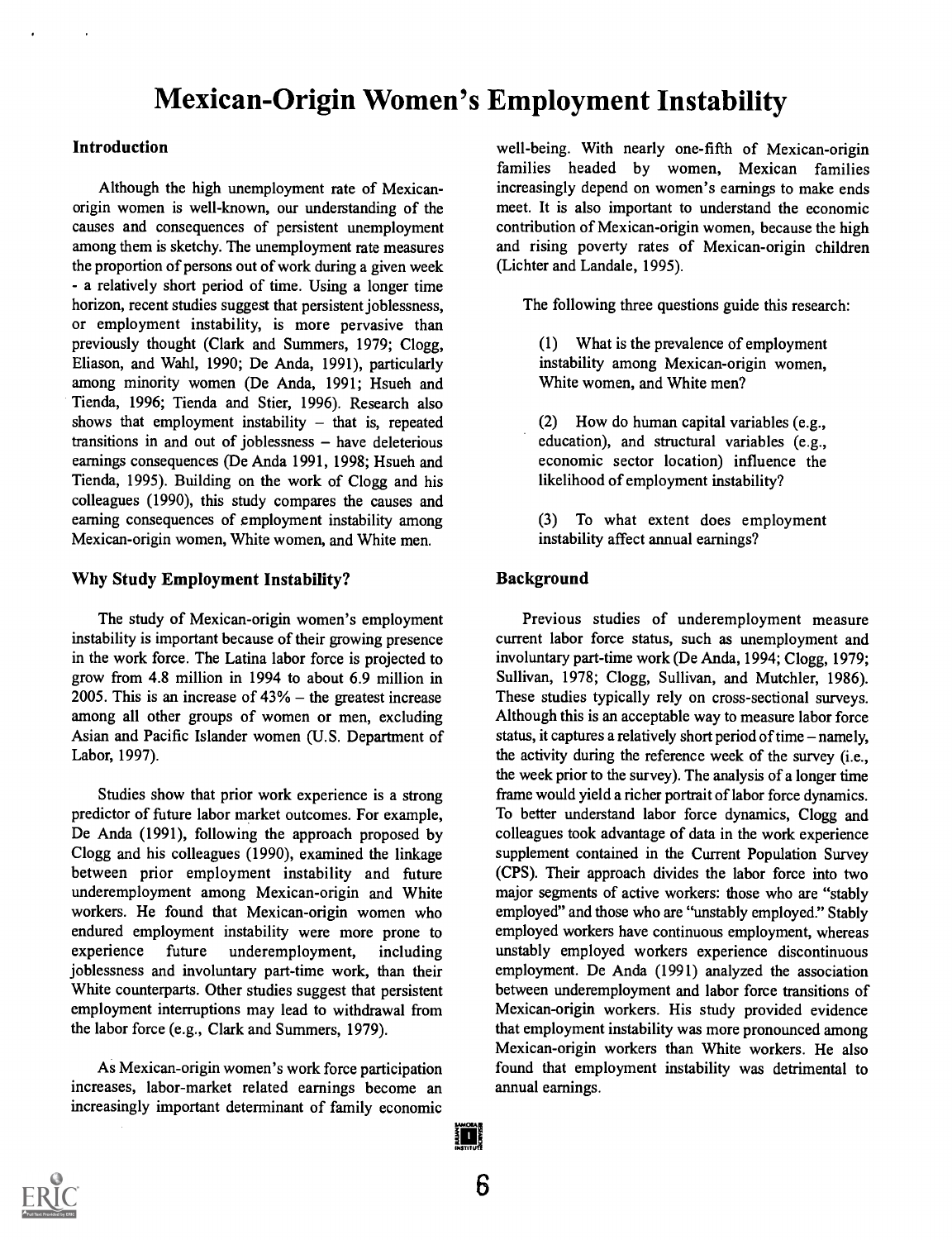Social scientists have used two major theoretical approaches in their study of labor market stratification: human capital theory and structural approaches.

Human capital theory rests on neoclassical economic assumptions of individual rational behavior and posits that individuals will make investments to improve their skills to enhance future productivity (Becker, 1975). For example, individuals will go to school to improve future economic rewards in the labor market; that is, they expect to earn more. Human capital includes endowments such as education, labor market experience, and immigration.

However, workers' fortunes in the labor market do not depend exclusively on human capital endowments; they are also shaped by their position in the economic structure. To examine the effect of economic sector location on employment instability, Leann Tigges'(1987) approach to economic segmentation was used.

Age. It is important to look at the relationship between age and employment stability because age significantly affects position in the labor market. Typically, young people are found in unfavorable positions in the labor market. As people grow older, their relative status position improves (Clogg, 1979). This can be attributed to the greater resources that adults command. For example, older persons have ostensibly completed their formal schooling, they have gained experience in the world of work and they have acquired more responsibilities such as marriage. Many of these transitions are age specific and play a pivotal role in allocating persons in the socioeconomic structure, including labor force positions. Hence, higher levels of employment instability are expected among the young because they have less experience than older workers and their commitment to the labor force may be limited. Similarly, younger workers tend to earn less than older workers.

Education. Traditionally, education has been viewed as the means to achieve upward social mobility. Education, to be sure, is one of the key variables in studies of social stratification and labor force participation. Researchers have consistently found a positive effect between educational attainment and labor force outcomes such as occupation and earnings (e.g., Blau and Duncan, 1967; Featherman and Hauser, 1978). Although the educational attainment of the Mexican-origin population has appreciably increased in the last few decades, they still lag behind the majority population. The low educational attainment of Mexicans can be attributed, in part, to their disproportionate high school dropout rate. Thus, the schooling gap represents a formidable obstacle to employment for Mexican workers. Low levels of schooling play a critical role in determining low earnings among Mexicans, in increasing their odds of joblessness and in increasing the likelihood of involuntary part-time work. Consequently, higher levels of schooling attenuate the likelihood of employment instability and higher levels of schooling will increase earnings.

Nativity Status. Mexican immigration to the United States has increased recently. Studies have focused on the economic incorporation of immigrants point out that immigrants tend to be employed in the secondary labor market, in jobs that are characterized by their instability in industries subject to increased competitive pressures (Piore, 1979; Portes and Bach, 1985; Morales and Bonilla, 1993). Labor market studies show that Mexican immigrant women are more prone to multiple spells of ioblessness and to earn less than their U.S.-born peers (DeFreitas, 1991:133). Therefore, Mexican immigrant women will be adversely affected in the labor market. More specifically, Mexican immigrant women will be more susceptible to employment instability than their U.S.-born peers and immigrants will earn less than those who were born in the United States.

Marital Status. In general, women's labor force activity is different from that of men. Women, especially married women, tend to have more interruptions in labor force participation than men (Polacheck and Siebert, 1993). Such interruptions are likely to produce labor force withdrawal because married women will often attend to family responsibilities (e.g., having and raising children). However, married women who become jobless, but engage in a job search, have a stronger attachment to the labor force than those who completely withdraw from it. The employment trajectories of married women who remain active in the labor force will be more stable than those of unmarried women. Conversely, the earnings of married women are likely to be lower than the earnings of unmarried women.

Economic Sectors. While human capital endowments are important predictors of labor force outcomes, workers' labor market position  $-$  i.e., industrial sector location – also matters. Taken together, these factors help explain the divergent patterns of employment instability between Mexican-origin and White women. Studies on economic segmentation show that different industrial segments in the economy yield different labor market returns for workers (e.g., De Anda, 1998). Tigges (1987) found that workers' earnings are sensitive to both how

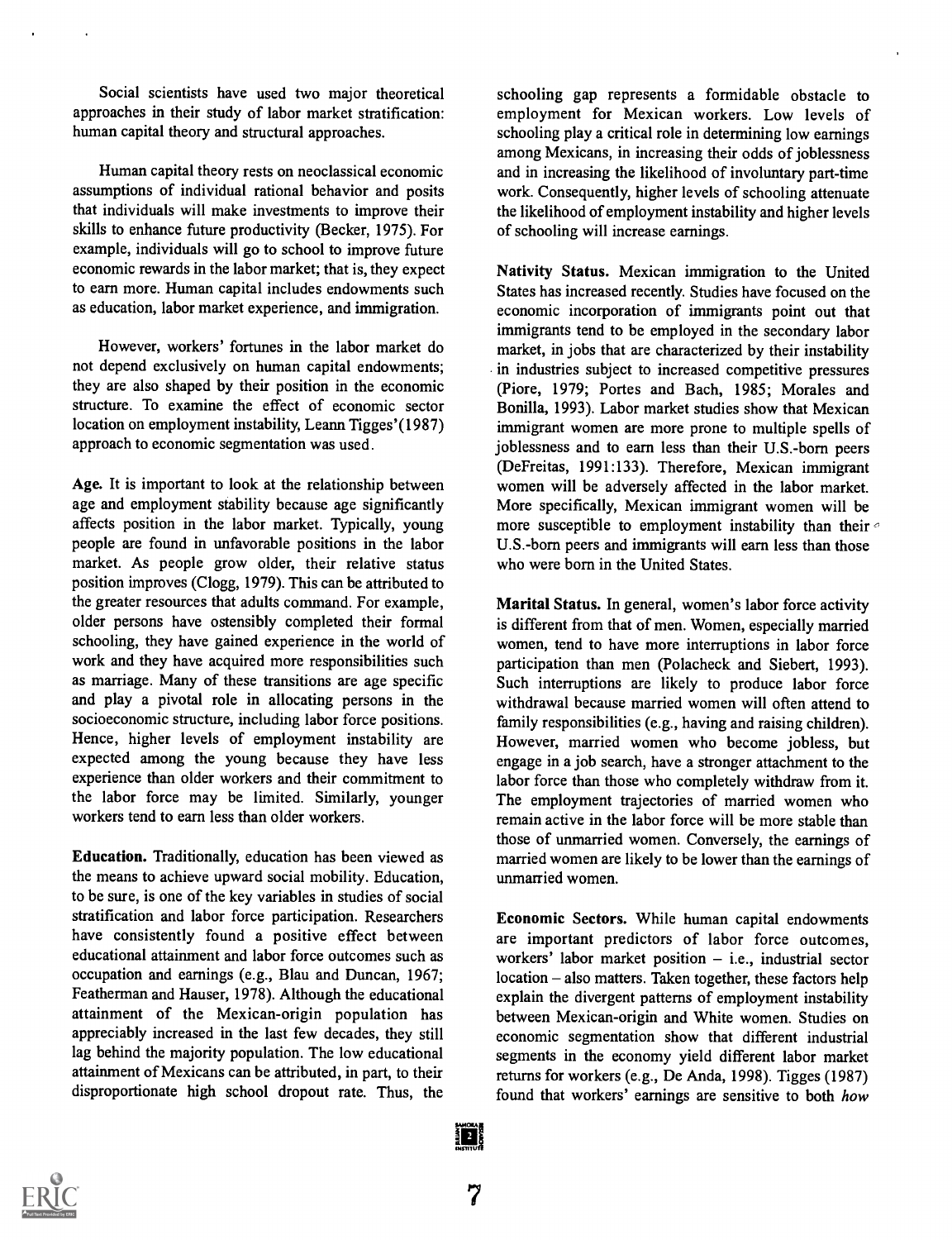production is organized and what is produced. In Tigges' typology, firms in the economy were divided into core and periphery sectors, this dichotomy is based on how production is organized. It is further categorized by what is produced  $-$  that is, whether goods or services are produced. Core sector firms are characterized by their large size. In contrast, firms in periphery sectors tend to be small. While firms in core sectors have large assets and profits, periphery sector firms have low assets and profits. Contrary to periphery sector firms, which operate in local and national competitive markets, core sector firms operate in oligopolistic or monopolistic markets that are national and international in scope. Lastly, core sector firms have high levels of unionization and internal labor markets, while periphery sector firms tend to be unorganized and operate in competitive labor markets.

Based on this characterization of firms, Tigges proposed four economic sectors: core transformative, core services, periphery services, and periphery transformative.' Although Tigges does not include the extractive sector in her typology, it is included in this analysis because Mexican-origin workers are overrepresented in this sector. And, employment in this sector is highly seasonal.

The following hypotheses focus on the influence of economic sector location on employment instability:

> Hypothesis: Workers employed in the core transformative sector will be vulnerable to employment instability, but they will receive better than average earnings.

> Hypothesis: Workers employed in the core services sector will be sheltered from employment instability, and they should get better than average earnings.

> Hypothesis: Workers employed in the periphery transformative sector will be vulnerable to employment instability; they will get less than average earnings.

> Hypothesis: Employment in the periphery services sector will increase the likelihood of employment instability; it will also provide less than average wages.

> Hypothesis: Employment in the extractive sector will render workers vulnerable to employment instability; it will provide less than average wages.

#### Data and Methods

#### Data

The annual demographic file of the 1995 CPS provides the data for the analysis (U.S. Bureau of the Census, 1995). This is a nationally representative sample of about 60,000 households, including 2,500 Latino households that are added to improve the representation of this population. Household representatives were asked to identify their race and ethnicity and that of other household members. A respondent is of Mexican origin if the person's origin (ancestry) is Mexican American, Chicano, Mexican, or Mexicano.

In addition to basic socio-demographic information and current labor force status, the annual demographic file includes a work experience supplement. The supplement retrospectively documents respondents'labor force activity during the year preceding the survey. It contains information on respondents' work (e.g., full- or part-time, full- or part-year work) and unemployment experience (e.g., frequency of unemployment episodes).

The sample used in the analysis is limited to Mexican-origin women, White women, and White men aged 16-64 in the experienced, noninstitutionalized labor force. The sample is not restricted to persons who worked continuously during the year prior to the survey. Rather, it includes those whose work histories are punctuated by episodes of unemployment or involuntarily worked parttime for the whole year. These selection criteria yielded a sample of 1,399 Mexican-origin women, of whom 362 were unstably employed.

## Analytic Strategy

The empirical analysis is divided into three parts.

The first part of the analysis compares the prevalence of labor-market types, unstable active and stable active, by selective sociodemographic variables for Mexicanorigin women, White women and White men. Using logistic regression, the second part of the analysis examines the influence of workers' individual attributes (e.g., age, schooling, nativity status and marital status) and economic sector location on the propensity for employment instability. Separate models are estimated for each of the ethnic and gender groups. The outcome variable was coded "1" if the respondent experienced employment instability; "0" otherwise. Using ordinary least squares regression (OLS), the last part of the



i dj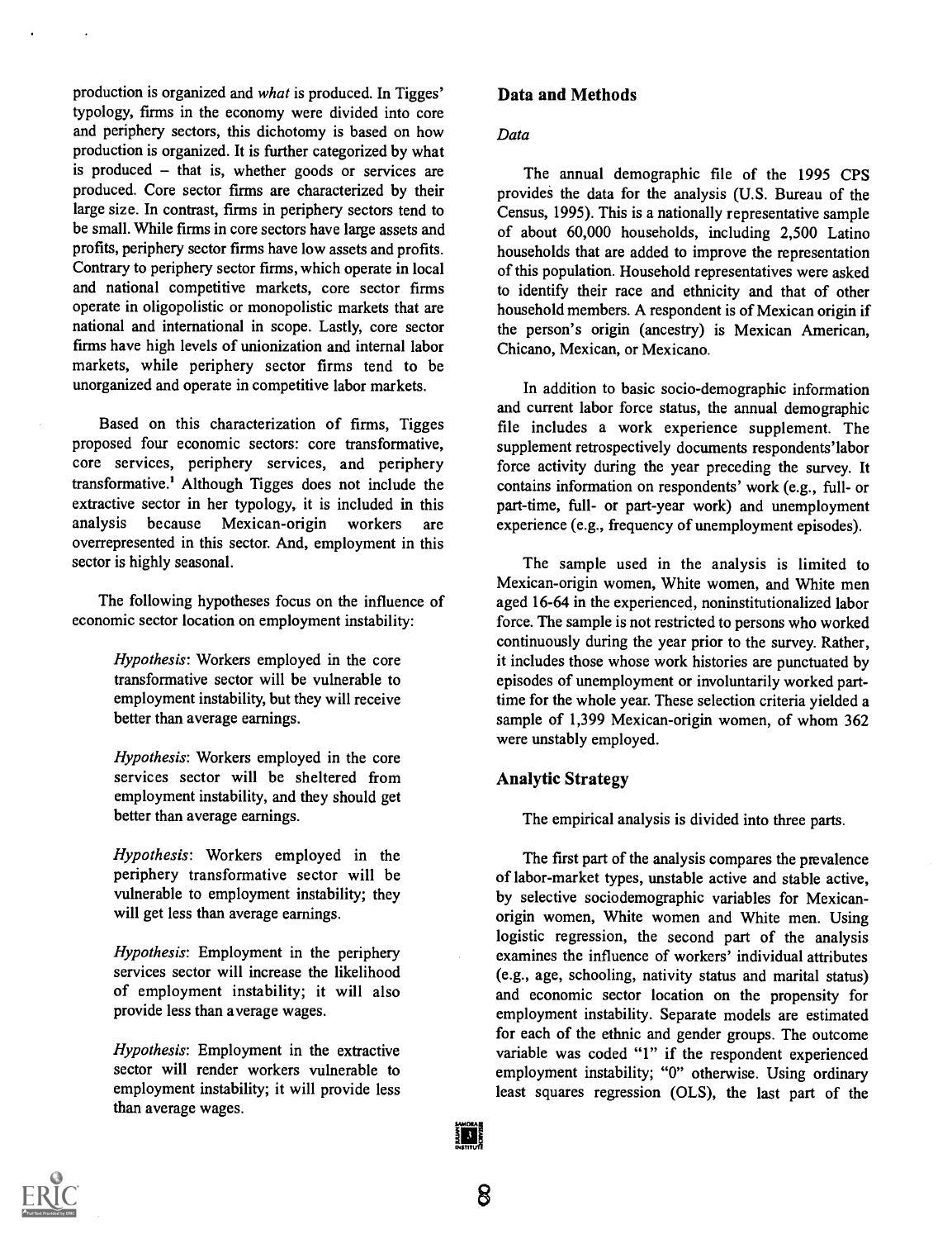analysis estimates the effect of employment instability on annual earnings. The dependent variable is the natural logarithm of annual earnings measured as the total sum of wages, salary, and earnings from self-employment.

## Variables

Construction of the labor-market experience categories, with some exceptions, closely follows the approach proposed by Clogg and his associates (1990). They collapsed their 16 labor-market experience types into a tripartite classification: stable inactive, unstable active and stable active. In this study, the major criterion for selecting the components of labor-market experience focuses on the worktime dimension of economic underemployment (Clogg, 1979). Insofar as available worktime is concerned, if the labor market provides persons with full-time work, then their desire to work a standard workweek is satisfied. However, if they are not working, or are working less than a standard workweek, then their desire to work is not satisfied by the labor market. Thus, workers who experience inadequate hours of work (e.g., unemployment or involuntary part-time work) are included in the unstable active category. Conversely, the stable active category is composed of anyone experiencing adequate hours of work. The stable inactive refers to nonworkers, which resembles persons not in the labor force. This category is excluded from the analysis since these persons neither worked nor engaged in a job search during the preceding year of the survey.

The operationalization of labor-market experience variables strictly adheres to the official definition of labor force concepts used by the Bureau of Labor Statistics. Thus, the *unstable active* category includes workers who experienced at least one episode of unemployment during the year or year-long, involuntary part-time work. Following the official definition, people are considered unemployed if they are without a job and are actively looking for work. The unstable active category consists of three components: full-time part-year workers looking for work; part-time part-year workers looking for work; and year-long involuntary part-time workers.

Persons are considered full-time workers if they work at least 35 hours per week. Part-year workers are defined as persons who work less than 50 weeks during the year. For part-year workers to be included in the unstably employed category, they must have been engaged in an active job search for at least one week during the preceding calendar year. Involuntary part-time workers are persons whose weekly work schedule falls below 35 hours for reasons beyond their control. The criteria for being counted as an involuntary part-time worker includes two conditions introduced in the CPS in 1994 that were previously assumed: namely, respondents are asked directly if they want and are available for full-time work (see De Anda, 1992; Tilly, 1996). Thus, these labor force states are conceptually similar to economic underemployment.

The stable active category is composed of full-time year-round workers. To be included in this category a person must have worked 35 or more hours per week, at least 50 weeks during the year.

Four categories of education are constructed that closely parallel significant transitions in the schooling process. Schooling categories include respondents with 12 or less years of schooling, those with a high school diploma, those with some college, and those with a college degree. Rather than "years in school completed," these educational categories identify specific degree completion levels.

The nativity status variable is constructed using the following item in the survey: "In what country were you born?" Two categories are created: foreign-born (respondent born in Mexico) and the native-born (respondents born in the United States).

Marital status is recoded into two categories: currently married living with spouse and a residual category. The residual category is composed of "single," "divorced," "widow(er)," or "married, but spouse not living with respondent."

The operationalization of economic sectors follows the typology adapted by Tigges (1987). Relying on this approach, five economic sectors are created: core transformative, periphery transformative, core services, periphery services and extractive. Although Tigges' approach does not include the extractive sector, it is included in this study because workers of Mexican descent are overrepresented in this sector. To define each of these sectors, the three-digit Standard Industry Classification (SIC) codes for respondents' longest job held in the preceding year of the survey are used.



in!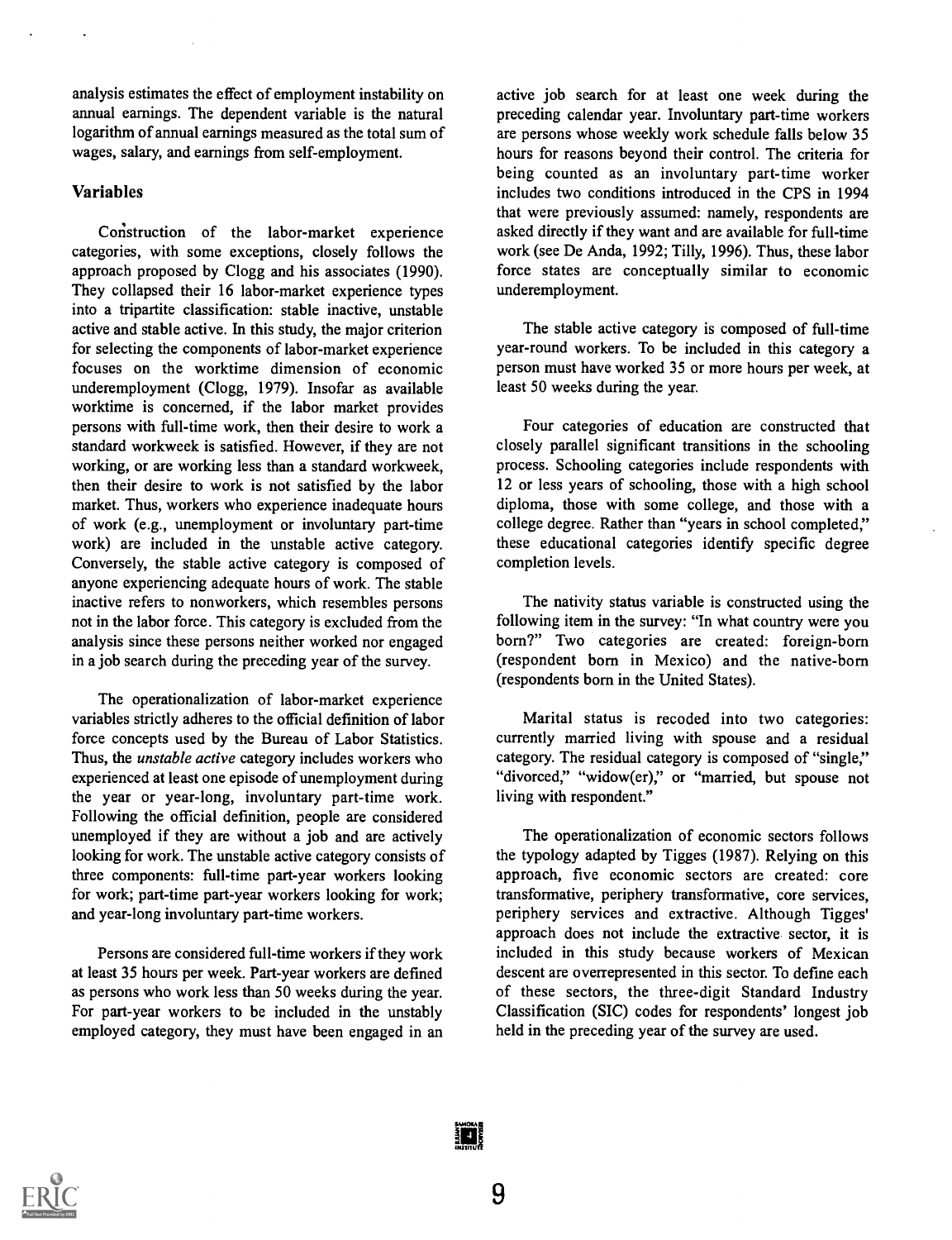#### Results

#### Descriptive Analysis

Table 1 compares the prevalence of labor-market experience types, mean annual earnings and descriptive measures of the explanatory variables used in the multivariate analysis for Mexican-origin women, White women, and White men. As expected, Mexican-origin women experienced the most employment instability: fully one-fourth (25.9%) were unstably employed. White women were less often unstably employed (17.1%), while White males were the least frequently unstably employed (14.3%).

|                                                | <b>Table 1. Descriptive Statistics</b> |                 |               |  |  |
|------------------------------------------------|----------------------------------------|-----------------|---------------|--|--|
|                                                | Mexican-Origin<br>Female               | White<br>Female | Male          |  |  |
| Unstable active (%)                            | 25.9                                   | 17.1            | 14.3          |  |  |
| Stable active (%)                              | 74.1                                   | 82.9            | 85.7          |  |  |
| <b>Stable active</b>                           |                                        |                 |               |  |  |
| Mean annual earnings                           | \$19,286                               | \$26,517        | \$38,306      |  |  |
| (s.d.)                                         | (12, 248)                              | (18, 674)       | (24, 111)     |  |  |
| <b>Unstable active</b>                         |                                        |                 |               |  |  |
| Mean annual earnings                           | \$6,627                                | \$9,949         | \$14,802      |  |  |
| (s.d.)                                         | (6,318)                                | (11, 873)       | (15,269)      |  |  |
| Mean age                                       | 34.65                                  | 37.09           | 38.31         |  |  |
| (s.d.)                                         | (10.62)                                | (12.47)         | (12.03)       |  |  |
| <b>Education</b> (%)                           |                                        |                 |               |  |  |
| $\leq$ 12 years                                | 38.2                                   | 9.6             | 11.5          |  |  |
| High school diploma                            | 30.9                                   | 32.9            | 32.0          |  |  |
| Some college                                   | 22.7                                   | 31.8            | 27.8          |  |  |
| $\geq$ College degree                          | 8.3                                    | 25.7            | 28.7          |  |  |
| <b>Nativity Status (%)</b>                     |                                        |                 |               |  |  |
| Foreign-born                                   | 43.3                                   | 4.0             | 7.6           |  |  |
| Native-born                                    | 56.7                                   | 96.0            | 92.4          |  |  |
| Currently married, $(\%)$                      | 53.0                                   | 59.0            | 68.1          |  |  |
| spouse present                                 |                                        |                 |               |  |  |
| Economic sectors (%)                           |                                        |                 |               |  |  |
| Core transformative                            | 11.6                                   | 9.9             | 30.6          |  |  |
| Core services                                  | 15.3                                   | 20.8            | 23.1          |  |  |
| Periphery transformative<br>Periphery services | 6.4<br>63.2                            | 2.4             | 4.2           |  |  |
| Extractive                                     | 3.4                                    | 65.0<br>1.8     | 37.4          |  |  |
| N                                              | 1,399                                  | 17,092          | 4.7<br>24,440 |  |  |
|                                                |                                        |                 |               |  |  |

Among stably employed workers, Mexican-origin women had the lowest mean annual earnings among the three ethnic/gender groups. Mexican-origin women earned 50% as much as White men (Avalos, 1996). Compared to White women, Mexican-origin women earned about  $73¢$  to the dollar. Among unstably employed women, Mexicans earned 67% as much as their White counterparts. Earnings inequality for unstably employed Mexican-origin women is even more pronounced when compared to unstably employed White men. Mexicanorigin women earned 45% as much as White men. The earnings of Mexican-origin women are the most adversely affected of all gender and ethnic groups.

Table 1 also confirms that Mexican-origin women tend to be younger than White workers. Although the data revealed that the educational gap between Mexican-origin women and Whites persists, women of Mexican descent in the work force seem to be nearing parity with Whites in terms of high school graduation rates. At all other schooling levels, underachievement prevailed. For example, compared to White women, there were almost four times as many Mexican-origin women with 12 or less years of schooling. At the other end of the educational distribution, Mexican-origin women with at least a college degree were severely underrepresented (8.3%) relative to White women (25.7%) and White men (28.7%).

In terms of marital status, a lower proportion of Mexican-origin women who were married and living with their spouses were active in the work force relative to White women: 53% versus 59%, respectively. In contrast, fully 68% of White men were in the same marital status. These differences reflect the stronger child care and other household pressures on married Mexican women that still keeps a larger percentage out of the labor force than is the case for married White women and men.

Of the Mexican-origin women in the labor force, about 43% were immigrants. This reflects recent changes in the immigrant composition of the labor force of Mexican descent in the United States.

The distribution of women by economic sector was also highly skewed when compared to men's distribution. Women were heavily concentrated in the periphery sector. Nearly two-thirds of Mexican-origin women (63.2%) and White women (65.0%) were employed in the periphery services sector, whereas a little more than onethird of White men (37.4%) were similarly employed. Employment in the periphery services sector is less desirable than in the core services sector, because it offers less than average wages; it also tends to provide less stable employment. The employment of Mexican-origin women in the core transformative sector (11.6%) was slightly higher than their White counterparts (9.9%). Core transformative sector employment is desirable because it offers better-than-average wages, but the risk of joblessness is high. Historically, women of Mexican descent have been active to a greater extent than White women in manufacturing and agricultural production

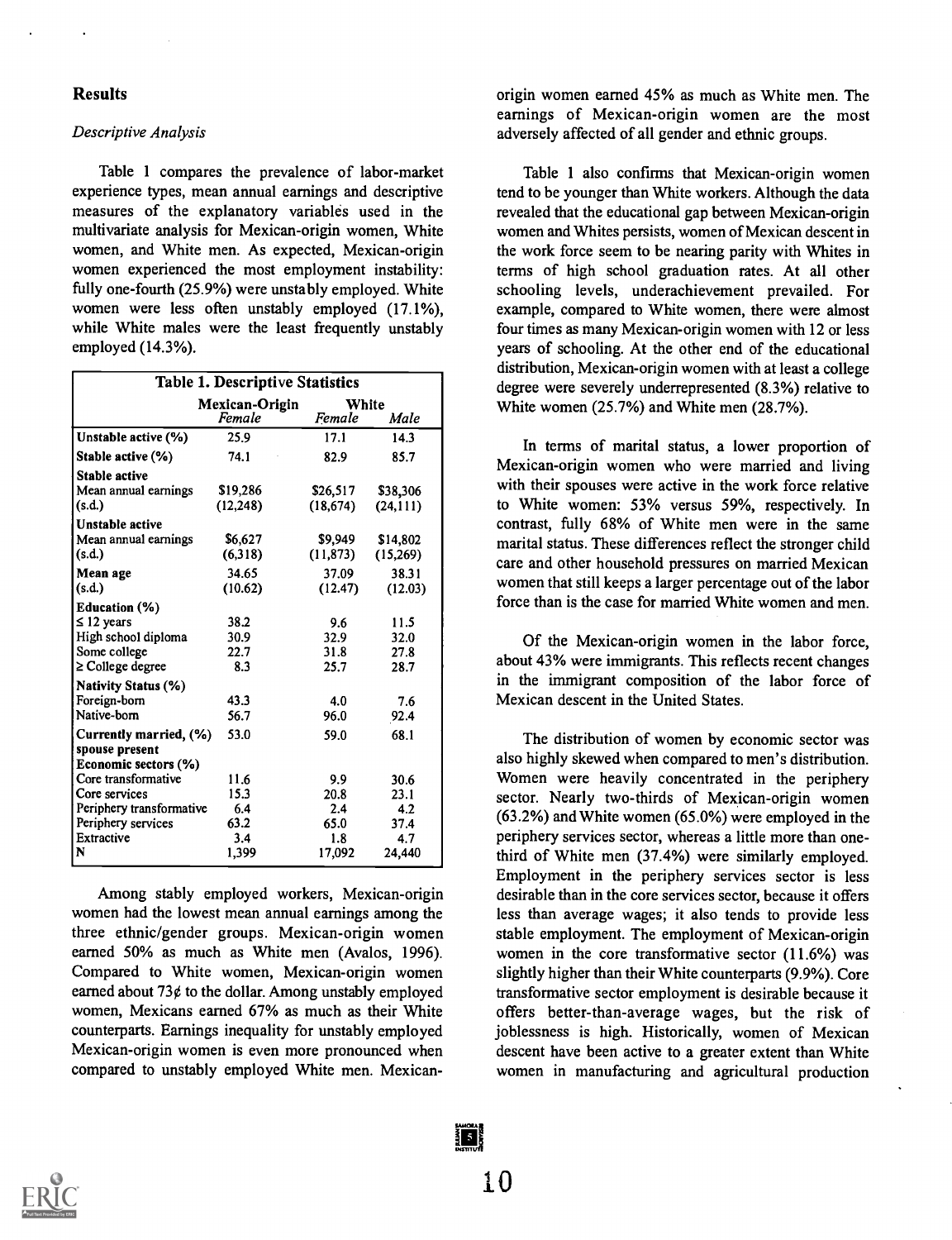(Barrera, 1979; Bean and Tienda, 1987). The results presented show that this pattern persists. Lastly, Mexicanorigin women were underrepresented in the core services sector (15.3%) relative White women (20.8%).

## Determinants of Employment Instability

Table 2 presents the logistic regression results predicting employment instability separately for Mexican-origin women and White women and White men. The dependent variable is a dichotomous discrete variable: employment instability versus employment stability. As hypothesized, the results show that Mexican-

| Table 2. Logistic Regression Models Predicting<br><b>Employment Instability</b> |                         |               |              |  |  |
|---------------------------------------------------------------------------------|-------------------------|---------------|--------------|--|--|
|                                                                                 | Mexican-Origin<br>White |               |              |  |  |
|                                                                                 |                         | Female Female | Male         |  |  |
| Age                                                                             | $-0.1470***$            | $-0.1641***$  | $-0.1991***$ |  |  |
|                                                                                 | (0.0390)                | (0.0106)      | (0.0094)     |  |  |
| Agesq                                                                           | $0.00142***$            | $0.00170***$  | $0.00213***$ |  |  |
|                                                                                 | (0.00051)               | (0.00014)     | (0.00012)    |  |  |
| Education                                                                       |                         |               |              |  |  |
| $\leq$ 12 years                                                                 | $1.9593***$             | $1.1302***$   | 1.1955 ***   |  |  |
|                                                                                 | (0.3563)                | (0.0727)      | (0.0602)     |  |  |
| High school diploma                                                             | $1.1486***$             | $0.4780***$   | $0.5550***$  |  |  |
|                                                                                 | (0.3572)                | (0.0517)      | (0.0479)     |  |  |
| Some college                                                                    | $1.1157***$             | $0.4912***$   | $0.4514***$  |  |  |
|                                                                                 | (0.3667)                | (0.0520)      | (0.0502)     |  |  |
| $\geq$ College degree [reference]                                               | --,---                  | --.---        | --.---       |  |  |
| <b>Nativity Status</b>                                                          |                         |               |              |  |  |
| Foreign-born                                                                    | $0.3465*$               | $0.2056*$     | 0.0877       |  |  |
| Native-born [reference]                                                         | $-2 - 1$                | -- ---        |              |  |  |
| Currently married,                                                              | -0.0975                 | $-0.3268$ *** | $-0.7144***$ |  |  |
| spouse present                                                                  | (0.1371)                | (0.0389)      | (0.0367)     |  |  |
| <b>Economic sectors</b>                                                         |                         |               |              |  |  |
| Core transformative                                                             | 0.4998                  | $0.3406***$   | $0.6450***$  |  |  |
|                                                                                 | (0.3728)                | (0.0734)      | (0.0541)     |  |  |
| Core services [reference]                                                       | المسرسة                 | $-200 - 100$  | $-2$         |  |  |
| Periphery transformative                                                        | $-0.7390$               | $0.6113***$   | 0.1377       |  |  |
|                                                                                 | (0.3784)                | (0.1120)      | (0.0988)     |  |  |
| Periphery services                                                              | $0.7215***$             | $0.8210***$   | $0.6406***$  |  |  |
|                                                                                 | (0.2123)                | (0.0520)      | (0.0522)     |  |  |
| Extractive                                                                      | $1.7538***$             | $0.6378***$   | $0.5848***$  |  |  |
|                                                                                 | (0.3661)                | (0.1682)      | (0.0889)     |  |  |
| Intercept                                                                       | 0.1687                  | $1.1264***$   | $1.8387***$  |  |  |
|                                                                                 | (0.8008)                | (0.2054)      | (0.1838)     |  |  |
| -2 Log Likelihood                                                               | 1,421.2                 | 18,750.6      | 23,966.2     |  |  |
| N                                                                               | 1,399                   | 17,092        | 24,440       |  |  |
| Note:*p < 05 **p < .01 ***p < .001                                              |                         |               |              |  |  |

origin women who are young, poorly educated, immigrants and employed in the periphery, or extractive sectors are highly likely to be unstably employed.

The results also show that age attenuates the likelihood of employment instability, but the effect is stronger for White women and White men than for Mexican-origin women. Since women of Mexican descent are more prone to interruptions in employment than the other two groups, the age effect is weaker as the respondent gets older. This indicates that the negative effect of work interruptions accumulate over time.

In terms of schooling, Mexican-origin women with 12 or less years of schooling were highly vulnerable to employment instability. They were seven times  $(e^{1.9593} =$ 7.07) as likely to be unstably employed compared to their co-ethnics with at least a college degree. In contrast, similarly educated White women and White men were less than half as likely as Mexican-origin women to experience employment instability ( $e^{1.1302}$  = 3.1 and  $e^{1.1955}$  = 3.3, respectively). Although a high school diploma substantially reduced the risk of employment instability for Mexican-origin women, they were nonetheless more susceptible to employment instability than their White male and female counterparts. Surprisingly, the attainment of some college education did not significantly reduce the likelihood of employment instability for Mexican-origin women, White women, or White men.

However, Mexican-origin women who had some college education seem to be the ones to gain the most. For them, the likelihood of employment instability was reduced by about 20% relative to their peers with only a high school diploma.<sup>2</sup>

The coefficient for Mexican immigrant women was statistically significant. Mexican immigrant women were more susceptible to experience interruptions in employment compared to their U.S.-born peers. Whereas White women and White men who were married and lived with their spouses were less likely to be unstably employed, the coefficient for women of Mexican descent was not statistically significant.

As anticipated, Mexican-origin women employed in the periphery sector were twice as likely as their peers in the core services sector to experience employment instability. This confirms that employment in the extractive sector renders women of Mexican descent highly vulnerable to employment instability. Workers in the core and periphery transformative sectors were



 $\blacksquare$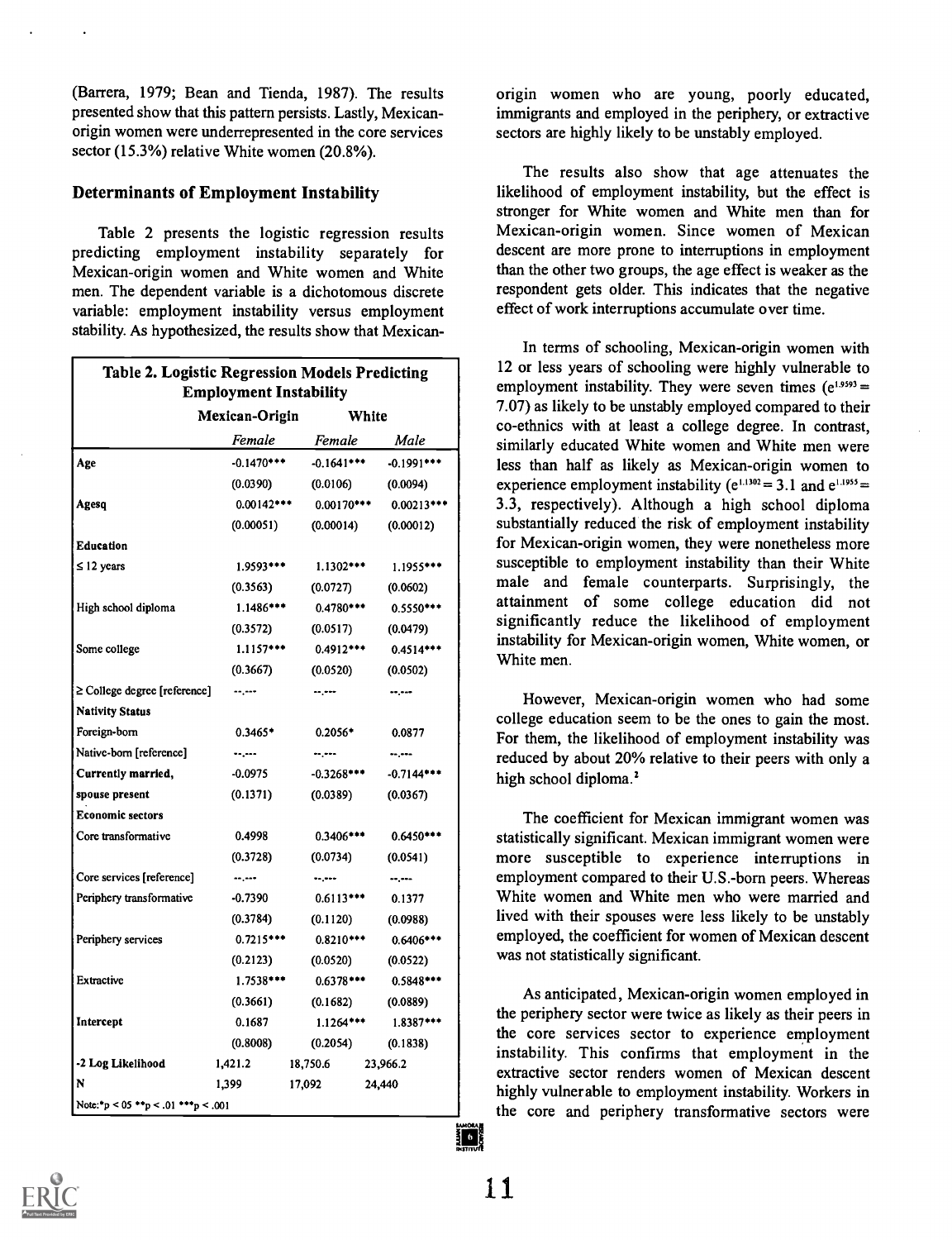expected to be susceptible to employment instability. This is true for White women, but not for Mexican-origin women. The corresponding coefficients for Mexicanorigin women were not statistically significant, whereas for White women they were significant. For White men, the core transformative sector is significant. While White women and White men have a position advantage by being employed in the core services sector, Mexicanorigin women do not seem to be protected from employment instability to the same degree.

#### Employment Instability's Earnings Consequences

Table 3 shows the results for the earnings determination model for Mexican-origin women and White women and White men. The dependent variable is the natural logarithm of annual earnings. The results contained in this table support the hypothesis that employment instability exerted a penalty on women's annual earnings. Unstable employment in the labor market severely depressed the earnings of Mexicanorigin women. They earned only 32% as much as their stably employed peers.' Similarly, White women who experienced employment instability earned 34% as much as their stably employed peers. In contrast, White males who were unstably employed earned 38% as much as their adequately employed counterparts.

The results also indicate that the differential rate of returns to age, a proxy for labor market experience, had a lower positive effect on earnings of Mexican-origin women compared to White women and White men. For example, while the return for each additional year of age brought a 7.9% advantage to Mexican-origin women, the advantage for White women was 8.5%, and 9.3% for White men.<sup>4</sup> The returns to education increase with higher levels of attainment, albeit at a lower rate for Mexican-origin women compared to White women and White men. Unexpectedly, a high school diploma brought a 38% earnings advantage to Mexican-origin women, whereas a lower return accrued to White women, 33%. The earnings returns for White men with a high school diploma were higher at 42%. Relative to Whites, Mexican-origin women also benefitted economically from having some college education, but the degree did not benefit Mexican-origin women to the same extent as White women and White men.

The annual earnings of immigrant women were depressed relative to their U.S.-bom peers. The logistic regression results also showed that Mexican immigrant women were more prone to employment instability than their peers born in the United States.

| Table 3. Linear Regression Models of the | <b>Logarithm of Annual Earnings</b> |                  |               |
|------------------------------------------|-------------------------------------|------------------|---------------|
|                                          | Mexican-Origin                      | White            |               |
|                                          | Female                              | Female           | Male          |
| <b>Unstable active</b>                   | $-1.1430***$                        | $-1.085***$      | $-0.9708***$  |
|                                          | (0.0506)                            | (0.0182)         | (0.0163)      |
| Age                                      | $0.0762***$                         | $0.0816***$      | $0.0888***$   |
|                                          | (0.0128)                            | (0.0041)         | (0.0035)      |
| Agesq                                    | $-0.0008$ ***                       | $-0.0009$ ***    | $-0.0009$ *** |
|                                          | (0.0001)                            | (0.00005)        | (0.00004)     |
| <b>Education</b>                         |                                     |                  |               |
| $\leq$ 12 years[omitted]                 | --.--                               | --.--            | --.--         |
| High school diploma                      | $0.3217***$                         | $0.2843***$      | $0.3479***$   |
|                                          | (0.0549)                            | (0.0285)         | (0.0210)      |
| Some college                             | $0.5192***$                         | $0.4421***$      | $0.4443***$   |
|                                          | (0.0617)                            | (0.0289)         | (0.0217)      |
| $\geq$ College degree                    | $0.7542***$                         | $0.8873***$      | $0.7871***$   |
|                                          | (0.0811)                            | (0.0296)         | (0.0219)      |
| <b>Nativity Status</b>                   |                                     |                  |               |
| Foreign-born                             | $-0.1157*$                          | 0.0170           | $-0.0204$     |
|                                          | (0.0490)                            | (0.0379)         | (0.0306)      |
| Native-born [omitted]                    | $-2.00$                             | $-1 - 1 - 1 = 0$ | $-2 - 1$      |
| Currently married,                       | 0.0763                              | $-0.056***$      | $0.2455***$   |
| spouse present                           | (0.0429)                            | (0.0140)         | (0.0127)      |
| <b>Economic sectors</b>                  |                                     |                  |               |
| Core transformative                      | $0.3491***$                         | $0.2901***$      | $0.2858***$   |
|                                          | (0.0662)                            | (0.0210)         | (0.0135)      |
| Core services                            | $0.2458***$                         | $0.2575***$      | $0.2957***$   |
|                                          | (0.0582)                            | (0.0161)         | (0.0147)      |
| Periphery transformative                 | 0.1255                              | $0.0932*$        | $0.1474***$   |
|                                          | (0.0851)                            | (0.0395)         | (0.0283)      |
| Periphery services [omitted]             | $-1.1$                              | $-1$             | --.--         |
| Extractive                               | $-0.2729*$                          | $-0.651***$      | $-0.3331***$  |
|                                          | (0.1166)                            | (0.0599)         | (0.0280)      |
| Intercept                                | $7.7187***$                         | $7.7187***$      | 7.5900 ***    |
|                                          | (0.2325)                            | (0.0790)         | (0.0665)      |
| $\mathbb{R}^2$                           | 0.4618                              | 0.3306           | 0.3556        |
| N                                        | 1,399                               | 17,092           | 24,440        |
| Note: *p < .05 **p < .01 ***p < .001     |                                     |                  |               |

Surprisingly, the earnings of married Mexican-origin women living with their spouses were positive, although marginally significant. This contrasts sharply with the depressed earnings of married White women. As anticipated, the earnings of married White men living with their wives were positive compared to their unmarried peers.

The results also show that employment in core-like sectors produces an earnings advantage for workers. Mexican-origin women employed in the core transformative sector earned almost 42% more than their peers employed in the periphery services sector. This earnings premium is substantially higher than the earnings for White women and White men similarly employed. However, the earnings of Mexican-origin women in core services employment are not as high as



12

37 P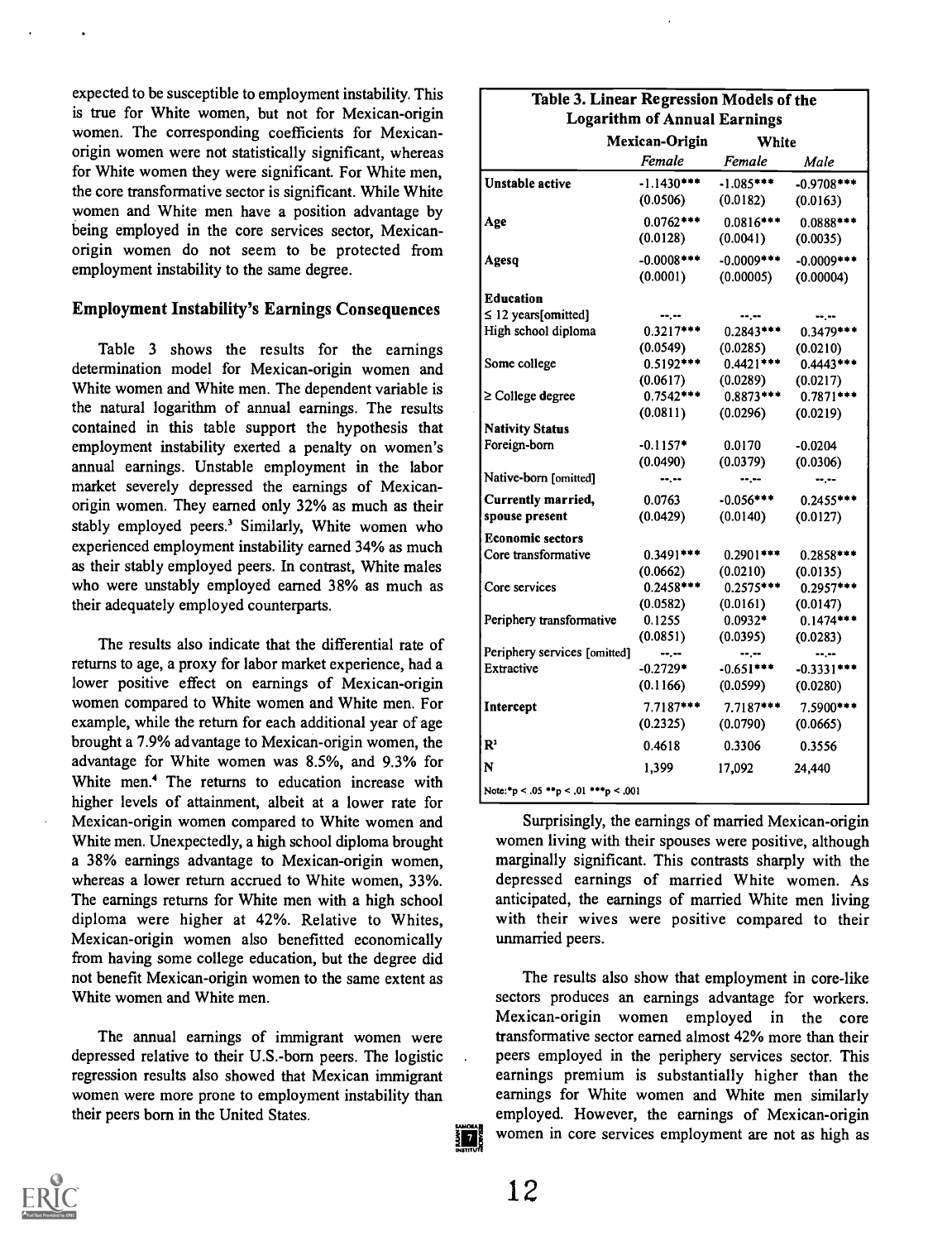that of others. Periphery transformative sector employment provides Whites with a wage premium, which does not accrue to Mexican-origin women. Not surprisingly, employment in the extractive sector is economically deleterious to all workers.

#### Summary and Discussion

This study compared the extent, causes and earnings consequences of employment instability among Mexican-origin women, White women and White men. The results unequivocally showed that the prevalence of employment instability is higher for women of Mexican descent than White women and White men. The multivariate analysis suggest that Mexican-origin women's vulnerability to employment instability is due, in great measure, to their low human capital endowments and employment in the periphery services sector and extractive sector. The data also revealed that employment instability has deleterious economic consequences; on average, unstably employed workers earn less than their stably employed counterparts.

#### What are some of the implications of these findings?

From a policy perspective, the results support efforts to raise the level of schooling for Mexican-origin women. But they also reveal that the returns to schooling for Mexican women are mixed. Education shields Mexicanorigin women from the risk of employment instability, but not to the same degree that it protects White women and White men. On the other hand, compared to White women, the earnings returns to education for Mexican women are favorable, except for Mexican women with a college degree. This suggests that education might not command the same value for Mexican and White women in the labor market. Future studies should examine whether the quality of Mexican women's education is objectively lower relative to their White counterparts, or whether employers doubt that Latinas have mastered the same skills as their White counterparts. If the quality of education of Mexican women is indeed inferior, then educational policy should address this issue. On the other hand, if employers are subjectively evaluating Mexican women's education as inferior, then policy makers should redouble efforts to enforce anti-discrimination laws.

According to projected occupational changes among Mexican-origin women, some occupations will experience a declining demand in the next few years (e.g., private household cleaners, servants and sewing machine operators), while others will experience a demand increase (e.g., retail and sales workers, nursing aides, janitors, cooks and bookkeepers). Unfortunately, the occupations expected to grow command low earnings, require little training and tend to be unstable jobs (Department of Labor, 1997). These are "bad" jobs located in the periphery services sector of the economy. Mexican women need access to increased education and job skills training, but especially skills that will secure them "good," stable jobs.

The effect of employment instability on families headed by women should also be a concern of future research. Recent data revealed that, between 1985 and 1995, the number of Latina families maintained by women grew by 64% (905,000 to 1.5 million). Today, fully one-quarter of Latino families are maintained by women. The average family size is between three and four persons (Department of Labor, 1997).

As this study showed, unstably employed Mexicanorigin women had annual average earnings of \$6,627, which is less than half the poverty threshold for a family of four (\$15,569 in 1994). If unstably employed Mexican women are heads of households and have children to support, then surely they and their children face severe economic hardship.

The current national reform of the welfare system is aimed at reducing poverty by forcing welfare recipients to work or lose benefits. Given this direction in welfare policy, it is more important than ever to understand whether available jobs can realistically keep individuals and their families out of poverty. Indeed, research shows that, while work is clearly important for women of Mexican origin, employment is not always "stable enough" to provide workers with an adequate income.

In sum, this study shows that employment instability is a nontrivial issue.

Employment instability is further intensified given racial/ethnic stratification among women in the labor market. And, as more Mexican-origin women enter the work force, research that contributes to the understanding of the economic inequality of available jobs  $-$  specially unstable jobs  $-\overline{b}$  becomes even more critical.



i di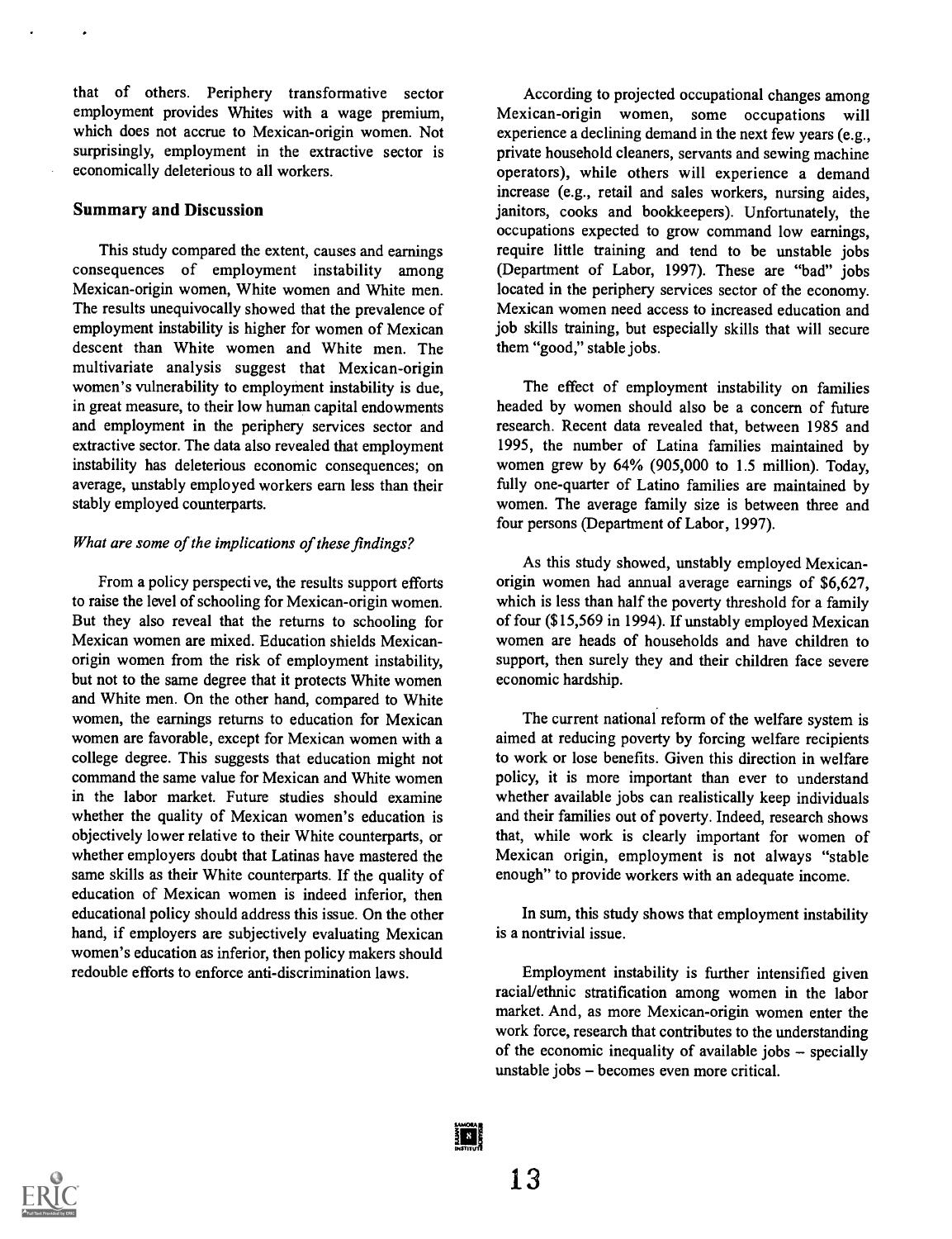#### Endnotes

- 1. The following firms are typically found in Tigges (1987) typology of economic sectors: core  $transformation - automobile industry; core services$ banking and finance; periphery transformative apparel industry; periphery services  $-$  personal services, hotels; extractive: agriculture.
- 2. The odds ratio for Mexican-origin women with some college education is  $e^{1.1527} = 3.0$ , versus  $e^{1.1486} = 3.2$  for their peers with only a high school diploma.
- 3. The percentage is calculated by taking the anti-log of the unstable active coefficient; thus, for Mexicanorigin women,  $32\% = e^{-1.1430} \times 100$ . The same procedure is used for the other groups.
- 4. This is obtained for Mexican-origin women as 7.9%  $=$  (1 -  $e^{0.0762}$ ) x 100, and denotes the percentage D6 increase in the odds based on a discrete, unit increase in the independent variable. The same procedure is used for the other groups.

## References

- Avalos, Manuel. 1996. "Gender Inequality: Sorting Out the Effects of Race/Ethnicity and Gender in the Anglo Male-Latino Female Earnings Gap." Sociological Perspectives, 39:497-515.
- Barrera, Mario. 1979. Race and Class in the Southwest: A Theory of Racial Inequality. South Bend, Ind.: Notre Dame University Press.
- Bean, Frank D. and Marta Tienda. 1987. The Hispanic Population of the United States. New York: Russell Sage Foundation.
- Becker, Gary S. 1975. Human Capital. 2nd. edition. New York: Columbia University Press.
- Blau, Peter M. and 0. Duncan. 1967. The American Occupational Structure. New York: Wiley.
- Clark, Kim B. and Lawrence H. Summers. 1979. "Labor Market Dynamics and Unemployment: A Reconsideration." Brookings Papers on Economic Activity, 1:13-60.
- Clogg, Clifford C. 1979. Measuring Underemployment: Demographic Indicators for the U.S. New York: Academic Press.
- Clogg, Clifford C., Teresa Sullivan, and Jan E. Mutchler. 1986. "Measuring Underemployment and Inequality in the Work Force." Social Indicators Research, 18:117-52.
- Clogg, Clifford C., Scott Eliason, and Robert Wahl. 1990. "Labor-Market Experiences and Labor-Market Outcomes." American Journal of Sociology, 95:1536- 1576.
- De Anda, Roberto M. 1991. "Inequality at Work: A Comparison of Underemployment and Stratification between Mexican-Origin and White Workers." Unpublished Ph.D. dissertation. Tucson: University of Arizona.
- De Anda, Roberto M. 1992. "Involuntary Part-Time Work Among Chicanos: Its Causes and Consequences." Pp. 69-87 in Chicano Discourse, edited by T. Mindiola and E. Zamora. Houston, Texas: Mexican American Studies Program, University of Houston.
- De Anda, Roberto M. 1994. "Unemployment and Underemployment among Mexican-Origin Workers." Hispanic Journal of Behavioral Sciences, 16:163-75.
- De Anda, Roberto M. 1998. "Employment Instability and Earnings of Mexican-Origin Men." Hispanic Journal of Behavioral Sciences, 20(3):364-75.
- DeFreitas, Gregory. 1991. Inequality at Work: Hispanics in the U.S. Labor Force. New York: Oxford University Press.
- Featherman, David and Robert Hauser. 1978. Opportunity and Change. New York: Academic.
- Hsueh, Sheri and Marta Tienda. 1995. "Earnings Consequences of Employment Instability Among Minority Men." In Research in Social Stratification and Mobility, edited by M. Wallace, 39-69. Greenwich, Conn.: Jai Press.
- Hsueh, Sheri and Marta Tienda. 1996. "Gender, Ethnicity, and Labor Force Inequality." Social Science Research, 25:73-94.
- Lichter, Daniel T. and Nancy S. Landale. 1995. "Parental Work, Family Structure, and Poverty among Latino Children." Journal of Marriage and the Family, 56:633-645.



i di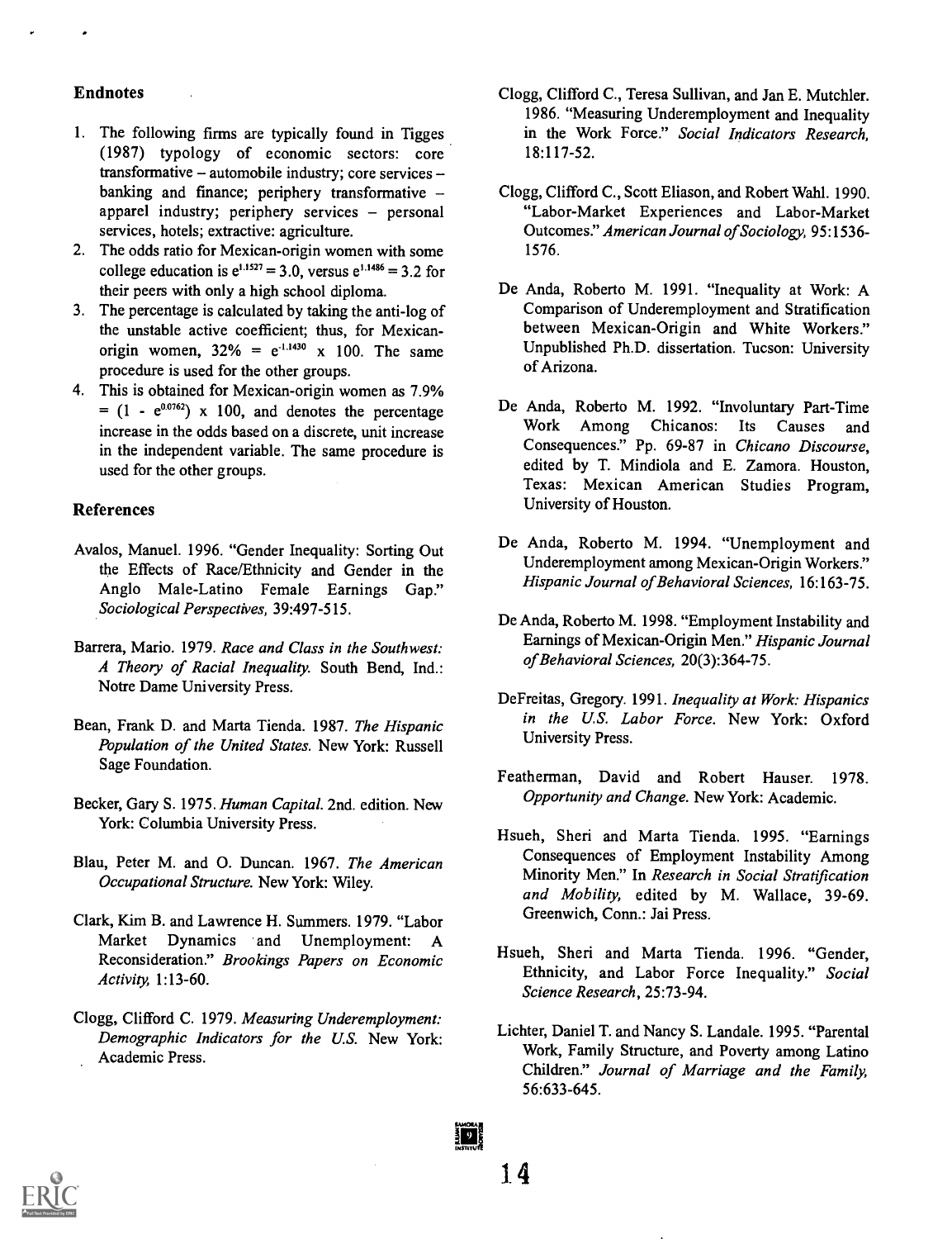- Morales, Rebecca and Frank Bonilla. 1993. "Restructuring and the New Economy." In Latinos in a Changing U.S. Economy: Comparative Perspectives on Growing Inequality, edited by R. Morales and Frank Bonilla, 1-27. Newbury Park, Calif.: Sage.
- Piore, Michael. 1979. Birds of Passage: Migrant Labor and Industrial Society. Cambridge: Cambridge University Press.
- Polachek, Solomon W. and W. Stanley Siebert. 1993. "Gender in the Labour Market." In The Economics of Earnings, edited by S.W. Polachek and W.S. Siebert. Cambridge: Cambridge University Press.
- Portes, Alendro, and Robert L. Bach. 1985. Latin Journey: Cuban and Mexican Immigrants in the United States. Berkeley: University of California Press.
- Sullivan, Teresa. 1978. Marginal Workers, Marginal Jobs: The Underutilization of American Workers. Austin: The University of Texas Press.
- Tienda, Marta and Haya Stier. 1996. "Generating Labor Market Inequality: Employment Opportunities and the Accumulation of Disadvantage." Social Problems, 43:147-165.
- Tigges, Leann M. 1987. Changing Fortunes: Industrial Sectors and Workers' Earnings. New York: Praeger.
- Tilly, Chris. 1996. Half a Job: Bad and Good Part-Time Jobs in a Changing Labor Market. Philadelphia: Temple University Press.
- U.S. Bureau of the Census. 1995. "Current Population Survey: Annual Demographic File, 1995." [MRDF]. ICPSR version. Washington, D.C.: U.S. Bureau of the Census (producer). Ann Arbor, Mich.: Inter-University Consortium for Political and Social Research (distributor).
- U.S. Department of Labor, Women's Bureau. 1997. "Facts on Working Women." No. 97-2. Washington, D.C.